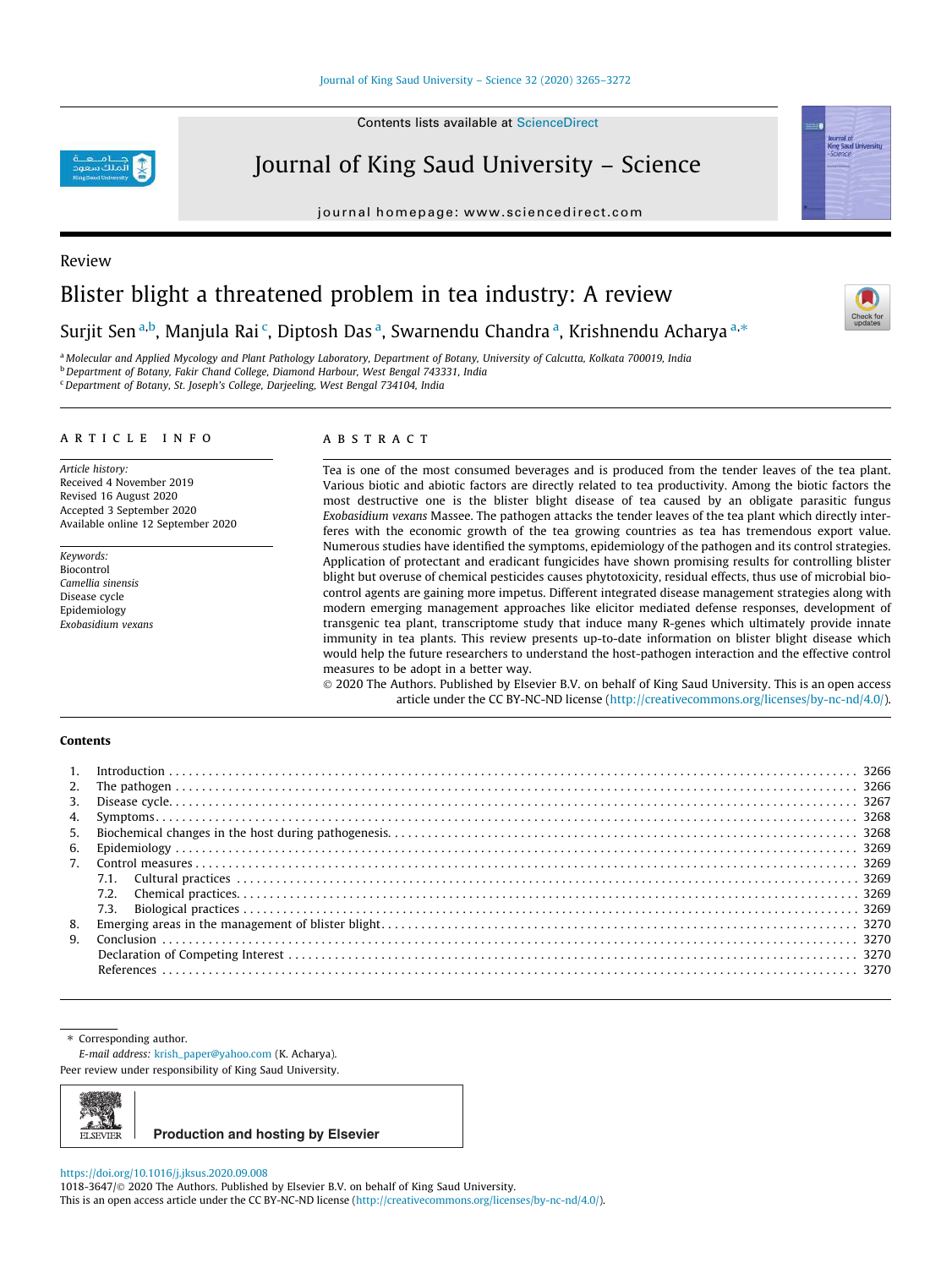## 1. Introduction

Tea [*Camellia sinensis* (L.) O. Kuntze] is one of the oldest known beverages and is a perennial monoculture crop that are cultivated both large- and small-scale plantations (Banerjee, 1983; Kachhawa and Kumawat, 2018). Tea is famous worldwide as it has tremendous health benefits, stimulating property and relatively low-cost drink (Shimizu et al., 2012). Tea plants have been placed in the family Camelliaceae with 82 species of the genus *Camellia*. Taxonomists describe the heterogeneous origin of the current day tea plants to three separate taxa, namely 'China' *Camellia sinensis* (L.) O. Kuntze,'Assam' *C. assamica* (Masters) Wight, and 'Cambod' *C. assamica* ssp. *Lasiocalyx* (Planex *ex* Watt) Wight. Tea is manufactured from young shoots of the tea plant; hence, the leaf diseases are of great concern. Given the economic importance of tea, any threats to yield are of great importance. Among various factors that hamper tea production, blister blight caused by a fungus *Exobasidium vexans* Massee is one of the most widespread diseases of tea (Muraleedharan and Chen, 1997). Blister blight is a leaf disease of tea that mainly attacks the tender leaves and is considered the most threaten disease of cultivated tea (Punyasiri et al., 2005; Sowndhararajan et al., 2013).

The tea industry is one of the oldest organized trades in India. The national economy of many countries situated between latitudes  $41^\circ$ N and  $16^\circ$ S is largely dependent upon the production of tea (Hazarika et al., 2009). Tea production is an important component of Indian agricultural production and gross domestic product (GDP). According to International Tea Committee, India is the second largest producer of tea after China, which account for 25% of global tea production and during the last five years the overall production of tea in India has increased by 10 percent (Tea Board of India, 2019). Blister blight is capable of causing enormous crop loss throughout the tea growing regions of Asia, especially in India, Sri Lanka, Indonesia and Japan. Since the pathogen attacks harvestable tender shoots, it inflicts a global yield loss of 40% (Gulati et al., 1993; Basu et al., 2010). In field conditions without any control measures an estimated loss of 50 and 33% has been reported in South India and Sri Lanka, respectively (VenkataRam, 1968; de Silva et al., 1997). In addition, the disease adversely affects the quality of made tea and it is even exceeded the economic threshold level (ETL) 35% which was calculated using the mathematical formula (ETL =  $C/PDK \times 100$ ) where, P = Price of tea/ kg, D = The loss in tea yield associated with one per cent blister blight infection,  $K =$  The reduction in disease due to fungicide application,  $C =$  The cost of blister control /ha/season (Radhakrishnan and Baby, 2004).

Literature survey reveals that existence of blister blight disease was first reported from upper Assam, India in the year 1868 (Watt and Mann, 1903) and had caused devastating damage in 1906 (Mann, 1906). Till 1908 it was considered that the disease was endemic to Assam region only but suddenly appeared in the Darjeeling district in 1908 (McRae, 1910) and consequently it became the major problem of all tea plantations of Asian Countries (Lujaerajumnean and Tummakate, 1987). Later, the disease was well documented from Japan and Formosa between 1912 and 1922 (de Weille, 1960), Sri Lanka in 1947 (Tubb, 1947) and Indonesia in 1949 (Reitsma and Van Emden, 1950). The disease has also been reported from Java, Sumatra and Malaysia (Chandramouli, 1992a) (Fig. 1).

Considering the importance of blister blight disease and the associated pathogen around the world, reviewing the various aspects of this disease could be helpful for the future researcher to understand the disease in a better way. The present review deals with blister blight disease epidemiology, symptoms, biochemical responses during host-pathogen interaction and possible disease management strategies.

#### 2. The pathogen

*Exobasidium vexans* Massee is an obligate parasitic fungus systematically placed under Exobasidiaceae, Exobasidiales, Exobasidiomycetes, Basidiomycota. The fungus was described by Massee,



Fig. 1. Geographical distribution of blister blight of tea. Black dots indicate the places of blister incidence.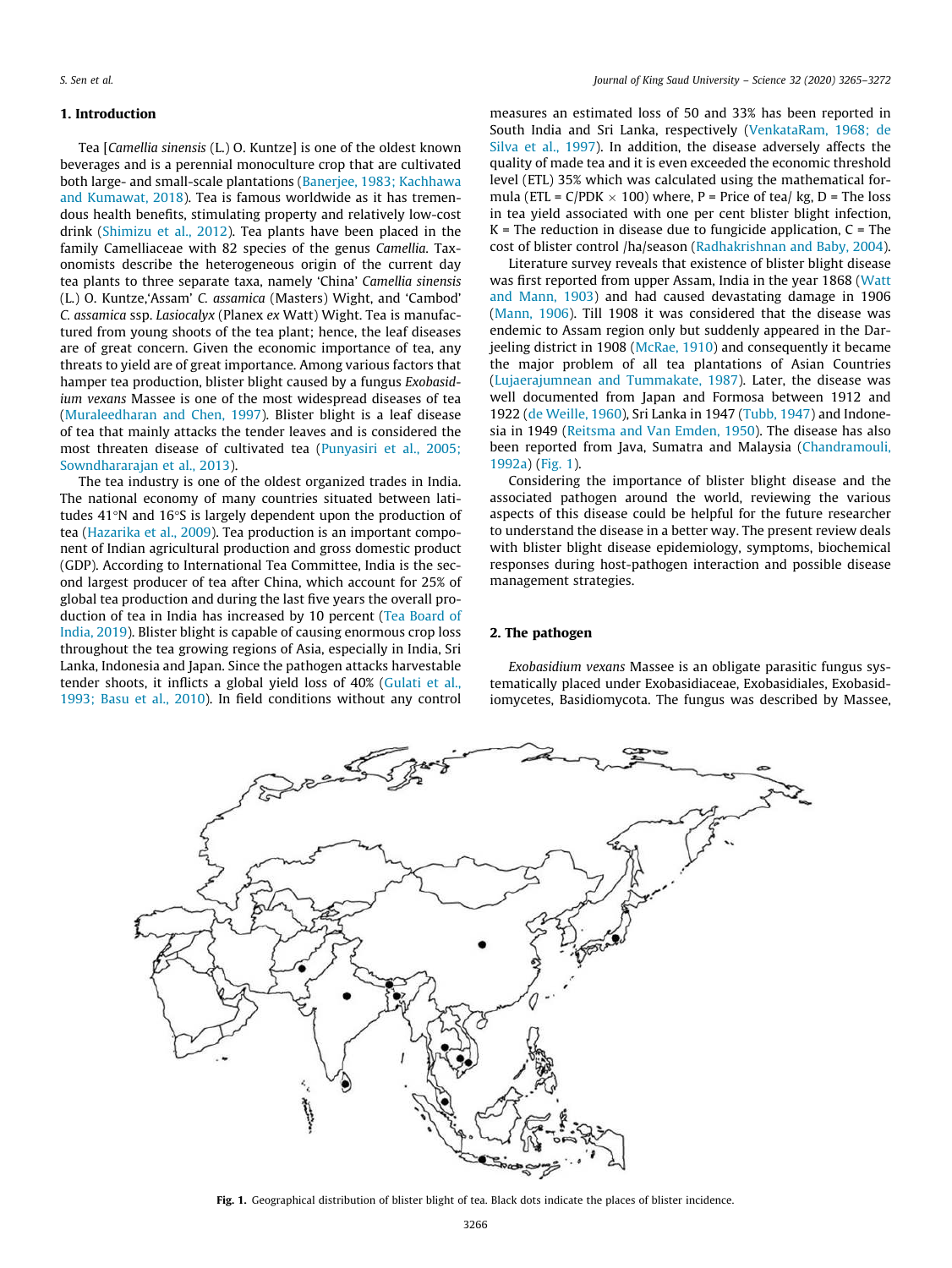

Fig. 2. *Exobasidium vexans*. A-B, Section through the infected leaf showing hymenium where numerous paraphyses and basidia forcing up the epidermis (black arrow). C, An apically rounded paraphyses (black arrow). D- Basidia with basidiospores (white arrows show attached basidiospores with basidium); bar = 10 µm. E-F, matured basidiospores with distinct septation (black arrow); bar = 5 µm. G, germinating spore with germ tubes bearing appressoria at the tip (black arrow).



Fig. 3. Disease cycle of *Exobasidium vexans.*

#### Table 1

Disease development on time scale.

| Development Phase                                      | Duration      |
|--------------------------------------------------------|---------------|
| From Sporulation to germination                        | 2 h to 5 days |
| From germination to entry (infection)                  | 2 to 9 days   |
| From entry to appearance of translucent spot (blister) | 3 to 10 days  |
| From germination to outbreak of basidia                | 6 to 9 days   |
| Duration of life cycle: germination to sporulation     | 11 to 28 days |
| Spore discharge period                                 | Upto 8 days   |

the Mycologist of Kew Botanical garden (Massee, 1898). A transverse section through blister region of leaf showed that mycelium grows intercellularly and produces finger like houstoria which penetrate the leaf parenchyma cells. The hymenium forms below the epidermis on the lower surface of the infected leaf. A palisade of paraphyses and basidia arises, forcing up the epidermis which forms the blister and then ruptures (Booth, 1983) (Fig. 2). Paraphyses are single, septate and apically rounded. The basidia are clavate, generally bear two sterigmata and are 30–35  $\times$  5–6 µm. Basidiospores are unicellular at first, but a septum develops on maturity; they are ellipsoid, initially hyaline and  $13-27 \times 4.3-6$ .  $5 \mu m$  (Fig. 2).

## 3. Disease cycle

Blister blight has a multiple disease cycle with a relatively short fungal life cycle of 11–28 days (Fig. 3) (Table 1). Since the pathogen does not have any known alternate or collateral host, its mode of survival during off season deserves attention. The perennating mycelia persist within the branches and on necrotic blister lesions of the tea bushes or may produce thick walled spores (Petch, 1923; Sugha, 1997; Ajay et al., 2009). During favorable climatic conditions the mycelium become active and grows intercellularly for some time before the hymenium develops below the epidermis on the under-surface of the tender tea leaves. It is not yet clear whether the phenomenon of somatogamy that resulted in dikaryotization or not. During this phase mycelia grows rapidly within the host tissue; host tissue develop blister like structure and just below lower epidermis, hyphae are arranged compactly to form the hymenial layer. Then lower epidermis breaks to expose the hymenium where clavate basidia are produced which bears two, occasionally three and rarely four sterigmata bearing solitary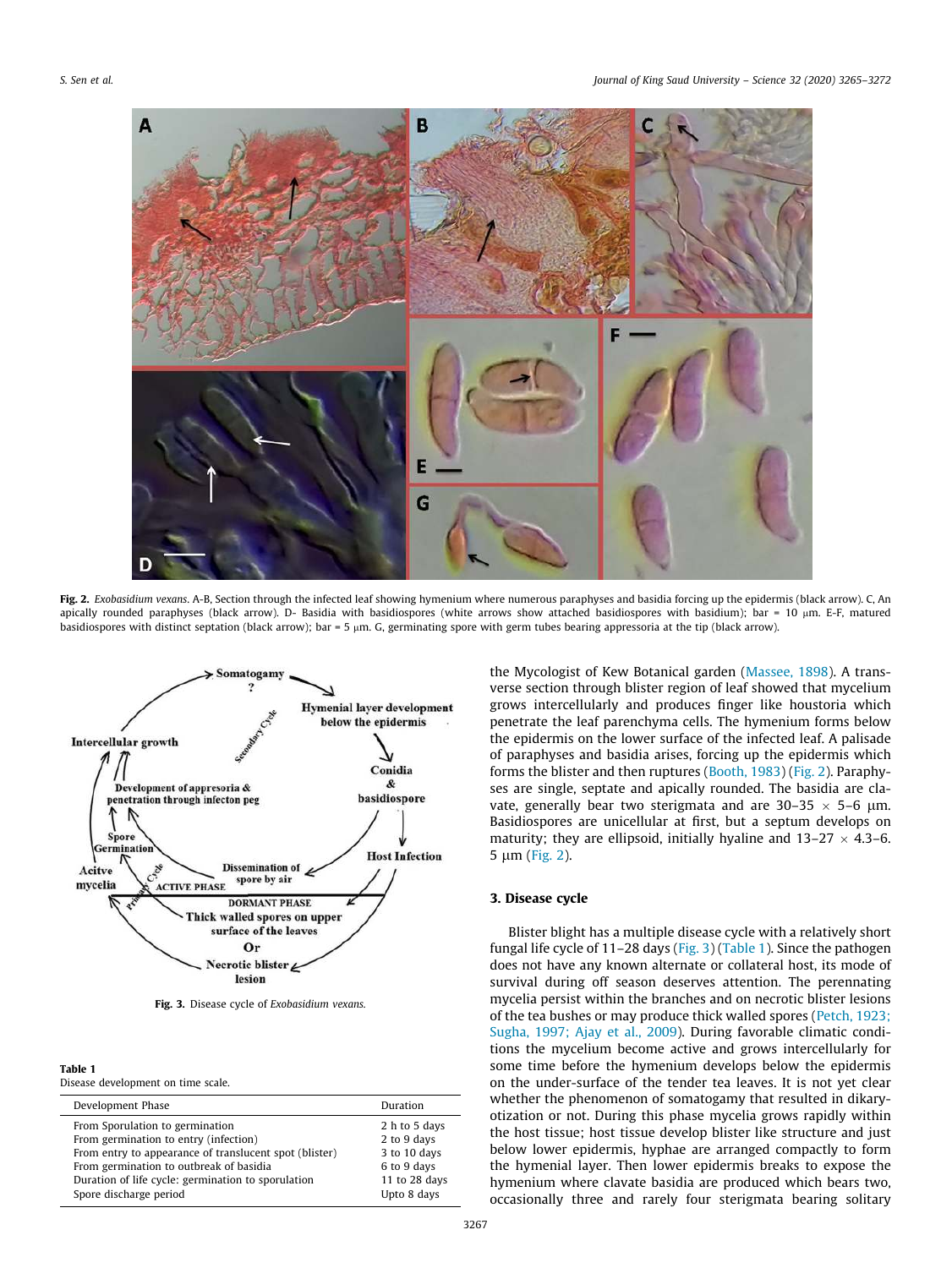

Fig. 4. Symptoms of blister blight in tea. A. Infected leaves in tea bush, B. Various degree of infection, C. Typical symptoms of infection (close view).

basidiospores (Booth, 1983). In addition to basidia, the hymenial layer possesses conidiophores bearing two-celled conidia (Subba Rao, 1946). The wind-borne spores on lodging on the surface of a susceptible host tissue, germinates under favorable conditions mainly when the atmosphere is humid with minimum relative humidity of 80% (Reitsma and van Emden, 1950). Infection occurs through the formation of appressoria and direct penetration of the cuticle. After penetration visible sign of infection appears as a translucent spot, results in the development of characteristic convex lesions (blisters) on the under-surface of the young leaves (Punyasiri et al., 2005). It has been reported that a mature blister lesion can produce two million spores in 24 h (Huysmans, 1952).

### 4. Symptoms

Symptoms of blister blight were described in details for the first time by Petch (1923). The young and tender shoots show susceptibility to the pathogen and develop symptoms. The first indication of blister blight disease is a small, pale-green, pale-yellow or pinkish, translucent spot on the tea leaf which is clearly seen against the darker green colour when the leaf is held against the light (Fig. 4). These tiny spots are referred as first stage of the disease (Reitsma and van Emden, 1949; Punyasiri et al., 2005). The circular spots enlarge until they reach a diameter of 3–12.5 mm. On the upper side of the leaf, the spots slowly become sunken into a shallow depression and on the under-side, they become correspondingly convex, forming the typical blister lesion (Boekhout, 1991). The concave upper surface of the lesion is smooth and shiny, whereas the lower convex surface is at first dull, then grey and finally pure white, due to a dense, velvety growth on which the spores are produced. On severity, tea leaves become folded or irregularly rolled, blister lesions reached to the mid-rib and the margin.

The disease also affects the tender and young green stems. On the stem initially a pale-yellow spot appears, this spot gradually elongates and encircles the whole stem which becomes slightly swollen at this point and ultimately the place turns grey. Finally, the stem bends over and breaks off at the affected spot and consequently the leaves and buds above the diseased part wither and necrotize (Petch, 1923). When young stems are infected the damage become more serious, as the infected stem breaks off and dies back, retarding growth and reducing crop production (Arulpragasam, 1992).

#### 5. Biochemical changes in the host during pathogenesis

Tolerant and susceptible variety of tea shows various degrees of biochemical changes during blister blight infestation. Rajalakshmi and Ramarethinam (2000) showed in *C. assamica* during blister blight infection the amount of polyphenol oxidase (PPO) and peroxidase (PO) were increased significantly whereas the level of phenyl alanine ammonia lyase (PAL) decreases. Similar observation was made by Chakraborty et al. (2002) during *E. vexans* interaction with 'China' variety of tea where PAL activity decreases and PO activity increases significantly whereas no significant changes were observed in PPO activity. An important stress marker (proline) and total phenol content also increased during infection. Alteration in flavonoid biosynthesis pathway was recorded during interaction (Punyasiri et al., 2001). Biochemically it has been observed that resistant cultivar contain high levels of epicatechin whereas the susceptible one contains high level of epigallocatechin gallate. The proanthocyanidin level also increased to significant level (Punyasiri et al., 2004). Resistance is directly related to the higher level of epicatechin and derivatives of proanthocyanidin composition (Punyasiri et al., 2001, 2005) During *E. vaxans* infection in a susceptible tea cultivar TRI- 2025 showed a shift of 2,3 trans to 2,3-cis of the proanthocyanidin (Punyasiri et al., 2004). Premkumar et al. (2008) observed a drastic reduction in sugar, nitrogen, proteins, amino acids, polyphenols etc. in infected tea leaves. Jeyaramraja et al. (2010) showed that the tea clone SA-6 was resistant to the *E. vexans* infection that might be due to the presence of higher deposition of epicuticular wax, thicker cuticular layer and constitutive expression of cutinase. Chakraborty et al. (2015) measured the regulation of defense enzyme by force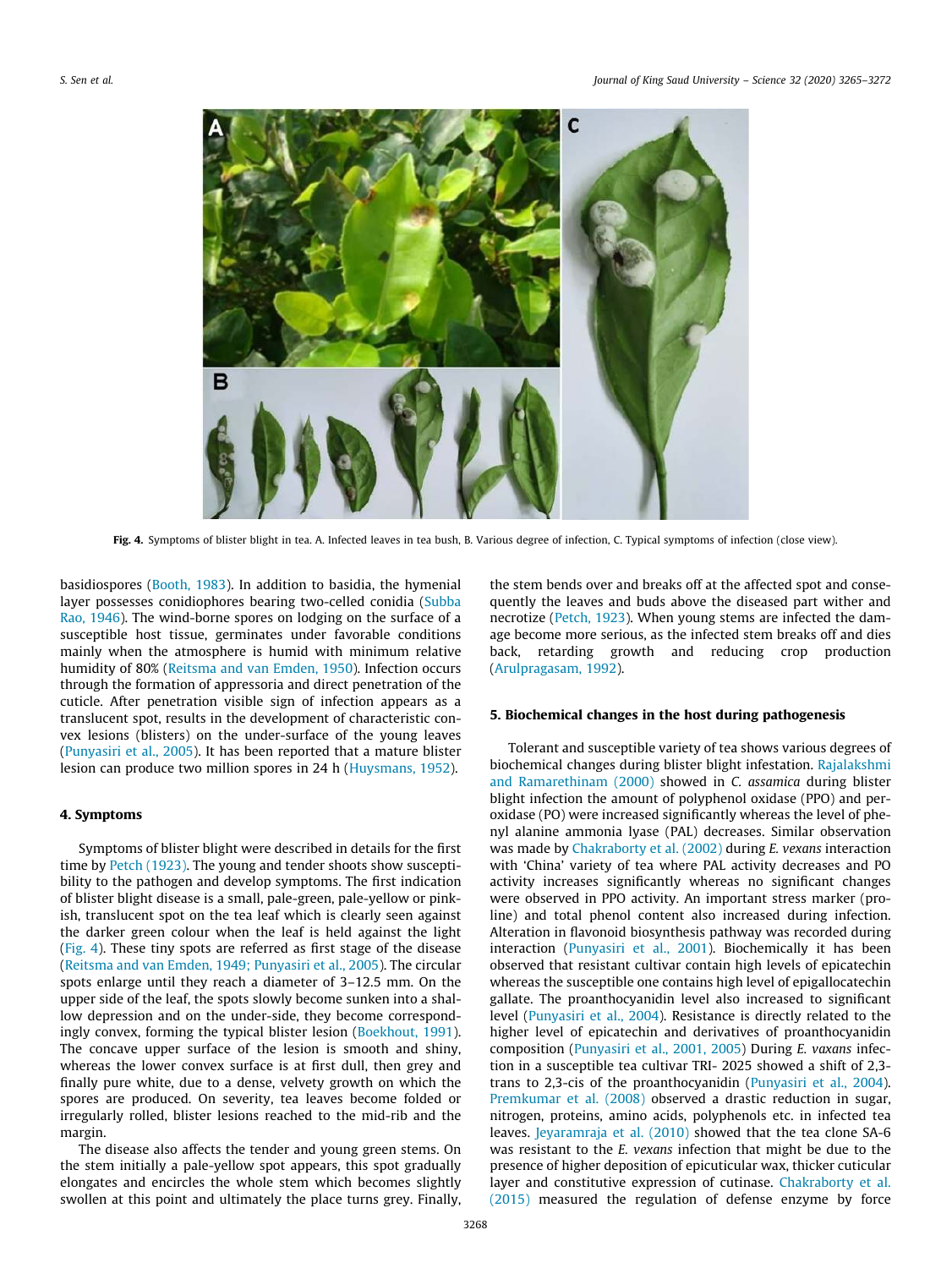inoculation of *E. vaxans* in a susceptible (B-668) and tolerant (TV-26) tea variety which showed differential expression of defense enzymes viz. chitinase, glucanase and peroxidase. Mur et al. (2015) made a detail metabolomic approach to understand the changes in metabolome profile between early, middle and late stage of infection with healthy one in tea of North Indian-Assam variety-TV9. They reported changes in antioxidant molecules, antimicrobial compounds and flavanoids during disease progression. *E. vexans* infection drastically affects the SA-JA-caffeine defence network during pathogenesis. In recent times several reports have highlighted nitric oxide (NO) as an important signaling molecule in plant defense (Acharya et al., 2005). During pathogenesis in the susceptible tea cultivar this NO production level decrease via increase of  $K_m$  (Michaelis constant) and decrease of  $V_{\text{max}}$  (maximum rate of reaction) signifies its importance as a signaling molecule in the susceptibility of tea plants towards blister blight infection (Chandra et al., 2012). Inhibition of NO production by l-NAME or by scavenging of NO by cPTIO in the tea leaves decreased in the activity of defense enzyme, PR- proteins, antioxidant enzyme and also decrease in the accumulation of total phenolics (Chandra et al., 2015a)

#### 6. Epidemiology

Monsoon is the favorable time for infection, sporulation and spore dispersal. Different climatic condition in relation to disease severity was well documented by many workers (Gadd and Loos, 1950; Homberg, 1953; Visser et al., 1961; Kerr and Shanmuganathan, 1966; Kerr and Rodrige, 1967a; Kerr and Rodrigo, 1967b). Spore germinates well when the relative humidity (RH) is more than 80% and water film is available on the leaf surface (Gadd and Loos, 1950; Reitsma and van Emden, 1950; Huysmans, 1952). Retardation of germ-tube growth was observed when the RH reaches below 80% (de Weille, 1959). A moderate attack of blister blight occurs when RH exceeded 83% and persists for 10–14 days but if the same condition extended for 20–24 days a serious attack resulted (Huysmans, 1952). Relative humidity is directly and sunshine is inversely related to the severity of blister blight incidence (Chandramouli, 1992b). Visser et al. (1961) observed that an average of 3.5 h of sunshine per day over 5 days is enough to reduce the disease to a satisfactory level. Temperature above 32  $\degree$ C is lethal for the basidiospores (Satyanarayana et al., 1974) while sporulation was prevented at 35  $°C$  (Venkataram and Chandramouli, 1976).

#### 7. Control measures

This disease can be managed through an integrated approach inclusive of cultural, chemical and biological methods:

#### *7.1. Cultural practices*

Various cultural operations like adequate weed control, changes in plucking and pruning regimes, lane cutting, shade patter and the careful choice of planting material has been practiced for controlling blister blight disease (Hudson and Muraleedharan, 1998). Since the pathogen infects only tender shoots, efforts were directed to reduce the disease severity by adopting early pruning and hand plucking (Eden, 1947). Collection and destruction of blister leaves in a huge scale along with chemical spraying have been found to be an effective control measure (Barthakur and Dutta, 2005). Severely infected tender young tea plants should be pruned immediately. At the onset of monsoon and during plucking the shade trees are pruned which allows sunlight to fall on the tea plants that causes reduction in disease incidence.

#### *7.2. Chemical practices*

Blister blight disease incidence above 35% has been found to cause significant crop loss and this is considered to be the threshold limit of disease incidence (Kerr and de Silva, 1968). Agnihothrudu and Chandramauli (1990) have made an extensive review on chemical control of blister blight disease. Controlling blister blight during the early part of the outbreak has not been highly effective due to the lack of knowledge on the biology of pathogen, availability of suitable fungicides and spraying technique. Huge number of fungicides were tested to control the disease but only very few chemical fungicides found to be effective (Baby, 2002). Both contact and systemic fungicides are used to control tea diseases. Application of copper fungicides like copper oxychloride (50% w/w  $\omega$  1:400) at seven days' interval can help to manage the incidence of blister blight in the field below the threshold limit (Venkataram and Chandramouli, 1983). A combination therapy of nickel chloride hexahydrate with copper oxychloride gives better protection from the disease in comparison to copper oxychloride or nickel chloride alone (Venkataram and Chandramouli, 1983; Sugha and Singh, 1990). Copper in colloidal form when mixed with low metallic copper content (15%) were found to be effective at one-third of wettable dispersible powders (de Jong, 1954; Jayaraman and Venkataram, 1959). Systemic fungicides like Hexaconazole, Propiconazole and Baycor are also recommended as foliar spray at 15 days' interval (Chandramouli, 1992b; Chandramouli and Premkumar, 1995, 1997). Ergosterol biosynthesis inhibitors (EBIs) applied to infected plants suppressed sporulation, reduced the size of spores and their viability, inhibited spore germination and provided some control of the disease (Baby et al., 2004).

#### *7.3. Biological practices*

Fungicides with different modes of action are used for controlling various foliar pathogens of tea, though fungicide have shown some promising results but phytotoxicity and residual effects are the prime problems beside the environmental pollution and human health hazards (Muraleedharan and Chen, 1997; Ajay and Baby, 2010). Moreover, repeated use of toxic fungicide develops resistance against the target pathogen as well as it increases production cost of tea (Goldman et al., 1994). As tea is made from tender leaves of tea plants, the chances of remaining pesticide residue contaminating the brewed tea are very high. It is a global concern to minimize the chemical residue in tea. Many international regulatory authorities such as environmental protection agency (EPA), German Laws (GL), European Economic Commission (EEC/EC), food and agricultural organization (FAO), world health organization (WHO) etc. have fixed the maximum residue limits (MRL) values for tea growing countries but the acceptable values are highly variable between countries (Barooah, 2008; Abd El-Aty et al., 2014). In India the authorities fixed MRL values at  $< 0.1$  mg/kg for most commonly used pesticides in tea (Gurusubramanian et al., 2008; Barooah et al., 2011). In this context, search continues for alternative strategies that are eco-friendlier to control the tea diseases. There is a pressing need in tea industry either for exclusively utilizing biological products in disease management or for reducing the use of chemicals by supplementing with biological products in integrated management practices. In recent years biological management of tea diseases gaining more importance than the application of chemical fungicides which causes adverse environmental and human health hazards (Baby et al., 2004; Saravanakumar et al., 2007; Sanjay et al., 2008). Antagonists like *Trichoderma harzianum*, *Gliocladium virens*, *Serratia marcescens, Pseudomonas fluorescens* and *Bacillus subtilis* are experimentally used in controlling blister blight of tea (Acharya et al., 2001; Premkumar, 2002;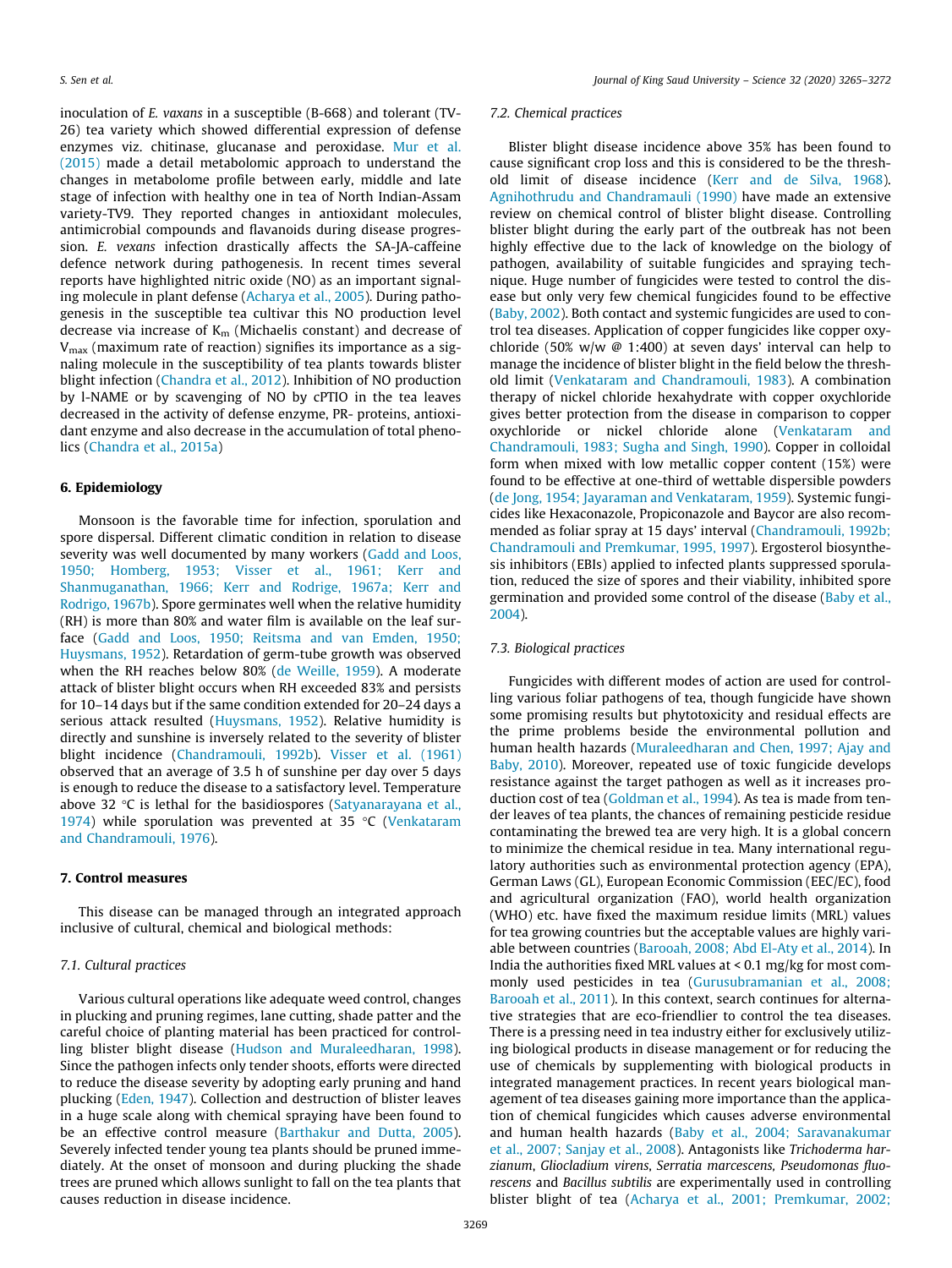Premkumar and Baby, 2005). These antagonists are applied as formulations based on talc/ vermicompost but the results were not encouraging. Use of *Pseudomonas fluorescens* and *Bacillus subtilis* as liquid culture supplemented with ammonium sulphate and salicylic acid enhanced bio-efficacy especially when the disease incidence is less (Premkumar, 2003). A phylloplane bacterium *Orchobacterium anthropi* BMO-111 achieved better performance when compared with the conventional chemical fungicides copper oxychloride and hexaconazole (Sowndhararajan et al., 2013). Balasuriya and Kalaichelvan (2000) showed that the spore germination of *E. vexans* is inhibited by the extract of *Glomerella cingulata.* Liquid culture filtrate of *G. cingulata* was effective in controlling blister blight (Premkumar, 2001) but ineffective when used as talc based bioformulation (Premkumar, 2002). Four rounds application of *B. subtilis* at 7 days interval showed 40% reduction where as two strains of actinomycetes showed 50% reduction on blister blight incidence which was reported from North East India (Barthakur et al., 2002; Sarmah et al., 2005). Saravanakumar et al. (2007) showed application of PGPR strain *P. fluorescens* Pf1 at 7 days' intervals consistently reduced the disease incidence of blister blight.

#### 8. Emerging areas in the management of blister blight

Elicitor mediated improvement of innate immunity in plants is now become an alternative and eco-friendly approach for crop protection (Acharya et al., 2011; Chandra et al., 2015b; Chakraborty and Acharya, 2016). The effect of chemical elicitors Acibenzolar-S-methyl (ASM) in inducing resistance in tea plants against blister blight disease showed reduced severity of disease (Ajay and Baby, 2010). In another study foliar application of abiotic elicitor (calcium chloride) at a concentration of 1% and biotic elicitors chitosan (0.01%) and chitosan nanoparticle (0.001%) reduced blister blight incidence around 71, 66 and 75% respectively over the untreated plants during the peak season (Chandra et al., 2015b, 2017; Chandra, 2017). All these elicitors showed significant increase in the level of defense molecule like  $\beta$ -1,3 glucanase, PO, PPO, PAL and phenolics. Chandra et al. (2014a, 2014b, 2017)); Chandra (2017) also demonstrated that the elicitor mediated improvement of innate immunity in tea is regulated through nitric oxide signaling. Progression in gene technology and the use of *Agrobacterium* mediated transformation have made it possible to integrate foreign gene into crop plants for the development of disease-resistant varieties (Yamamoto et al., 2000; Jia et al., 2010; Yuan et al., 2012). A transgenic tea plant resistant to blister blight disease was developed in which the expression of chitinase gene is much higher to hydrolyse the cell wall of *E. vexans* (Jeyaramraja and Meenakshi 2005). Transcriptome study showed that specific sites and sequence motifs, ubiquitously conserved in upstream regions of genes that are upregulated during SAR or R-mediated defense (Maleck et al., 2000; Zipfel et al., 2004). However, only few genes regulating blister blight resistance has been identified (Bhorali et al., 2012). Jayaswall et al. (2016) for the first time reported detailed defense responsive expressions against the blister blight in tea. The overall results reveled activation of R genes, defense related enzymes, retrotransposons, transcription factors and other defense molecules provide immunity in resistant geneotype of tea.

#### 9. Conclusion

Widespread research over fifty years on several aspects of blister blight solved many important problems. In conclusion, more investigations are required to develop a holistic approach which will help the researcher to design an integrated management strategy by combining all the possible system like legalization of appli-

cation of fungicides through forecasting systems, limiting their dosages with botanicals, implementing biological control agents, coupled with the novel cultural practices for the control of blister blight.

#### Declaration of Competing Interest

The authors declare that they have no known competing financial interests or personal relationships that could have appeared to influence the work reported in this paper.

#### References

- Abd El-Aty, A.M., Choi, J., Rahman, M., Sung-Woo Kim, S., Tosun, A., Shim, J., 2014. Residues and contaminants in tea and tea infusions: A review. Food Addit. Contam. Part A. 31 (11), 1794–1804. https://doi.org/10.1080/ 19440049.2014.958575.
- Acharya, K., Chakraborty, N., Dutta, A.K., Sarkar, S., Acharya, R., 2011. Signaling role of nitric oxide in the induction of plant defense by exogenous application of by abiotic inducer. Arch. Phytopathol. Plant Protect. 44, 1501–1511. https://doi. org/10.1080/03235408.2010.507943.
- Acharya, K., Katel, B., Pokhrel, B., Sherpa, A.R., Acharya, R., 2001. Biocontrol of blister blight of tea by *Pseudomonas fluorescence*. J. Hill Res. 14 (2), 110–111.
- Acharya, R., Mukhia, M., Sen, S., Acharya, K., 2005. Nitric oxide: A common antipathogenic factor of plants. Indian J. Exp. Biol. 43, 100–103.
- Agnihothrudu, V., Chandramauli, B., 1990. Blister blight of tea and its control, in: Proceeding International Conference on Tea Research. Global Perspective. pp. 75-86
- Ajay, D., Baby, U.I., 2010. Induction of systemic resistance to *Exobasidium vexans* in tea through SAR elicitors. Phytoparasitica 38, 53–60.
- Ajay, D., Balamurugan, A., Baby, U.I., 2009. Survival of *Exobasidium Vexans*, the Incitant of Blister Blight Disease of Tea, During Off season. Int. J. Appl. Agric. Res. 4 (2), 115–123.
- Arulpragasam, P.V., 1992. Disease control in Asia. In: Wilson, K.C., Clifford, M.N. (Eds.), Tea Cultivation to Consumption. Chapman & Hall, London, pp. 353–374.
- Baby, U.I., Balasubramanian, S., Ajay, D., Premkumar, R., 2004. Effect of ergosterol biosynthesis inhibitors on blister blight disease, the tea plant and quality of made tea. Crop Prot. 23, 795–800.
- Baby, U.l., 2002. An overview of blister blight disease of tea and its control. J. Plant. Crops 30(2), 12.
- Balasuriya, A., Kalaichelvan, J., 2000. Is there potential in natural tea-phylloplane microorganisms in the control of blister blight leaf disease of tea. Planter: Kuala Lumpur 76 (892), 409–417.
- Banerjee, B., 1983. Arthropod accumulation on tea in young and old habitats. Ecol. Entomol. 18 (2), 339–342.
- Barooah, A.K., Borthakur, M., Kalita, J.N., Hussain, T., Chaudhury, K., Nath, R., 2011. Pesticide residues in tea and their intake assessment using brew factor. J. Tea Sci. 31 (4), 289–294.
- Barooah, A.K., 2008. Residue limits of agrochemicals and heavy metals in tea. In: Ghosh, P. (Ed.), Field management in tea (Darjeeling 2008). Tea Research Association, Nagarkata Sub-Station, West Bengal, India, pp. 234–246.
- Barthakur, B.K., Dutta, P., 2005. Disease management in tea. In: Field Management in Tea. Tea Research Association, Jorhat, Assam, pp. 179–181.
- Barthakur, B.K., Dutta, P., Sarmah, S.R., Begum, R., Kalita J.N., Singh K., 2002. Effect of certain native microbials in controlling diseases of tea. Two and a Bud 49, 54- 54.
- Basu, M.A., Bera, B., Rajan, A., 2010. Tea statistics: Global scenario. Int. J. Tea Sci. 8, 121–124.
- Bhorali, P., Gohain, B., Gupta, S., Bharalee, R., Bandyopadhyay, T., Das, S.K., Agarwal, N., Singh, H.R., Bhagawati, P., Bhattacharyya, N., Ahmed, P., Borchetia, S., S. Sarma, S., Das S., 2012. Molecular analysis and expression profiling of blister blight defenserelated genes in tea. Indian J. Genet. 72(2), 226-233. DOI: 10.13140/2.1.2468.3527.
- Boekhout, T., 1991. A revision of ballistoconidia-forming yeasts and fungi. Stud. Mycol. 33, 1–19.
- Booth, C., 1983. Exobasidium vexans. CMI Descriptions of Pathogenic Fungi and Bacteria, No. 779. CAB International, Wallingford, UK.
- Chakraborty, B.N., Datta, S., Chakraborty, U., 2002. Biochemical responses of tea plants induced by foliar infection with *Exobasidium vexans*. Indian Phytopathol. 55 (1), 8–13.
- Chakraborty, N., Acharya, K., 2016. *Ex vivo* analysis of formulated bio-elicitors from a phytopathogen in the improvement of innate immunity in host. Arch.<br>Phytopathol. Plant Protect. 49. 485-505. https://doi.org/10.1080/ Plant Protect. 49, 485-505. https://doi.org/10.1080/ 03235408.1242196.
- Chakraborty, N., Chandra, S., Acharya, K., 2015. Sublethal heavy metal stress stimulates innate immunity in tomato. Sci. World J. 2015: Article ID 208649, http://dx.doi.org/10.1155/2015/208649.
- Chandra, S., 2017. Nitric oxide production mediates chitosan-triggered immunity and resistance to *Exobasidium vexans* in *Camellia sinensis* PhD Thesis. University of Calcutta, India.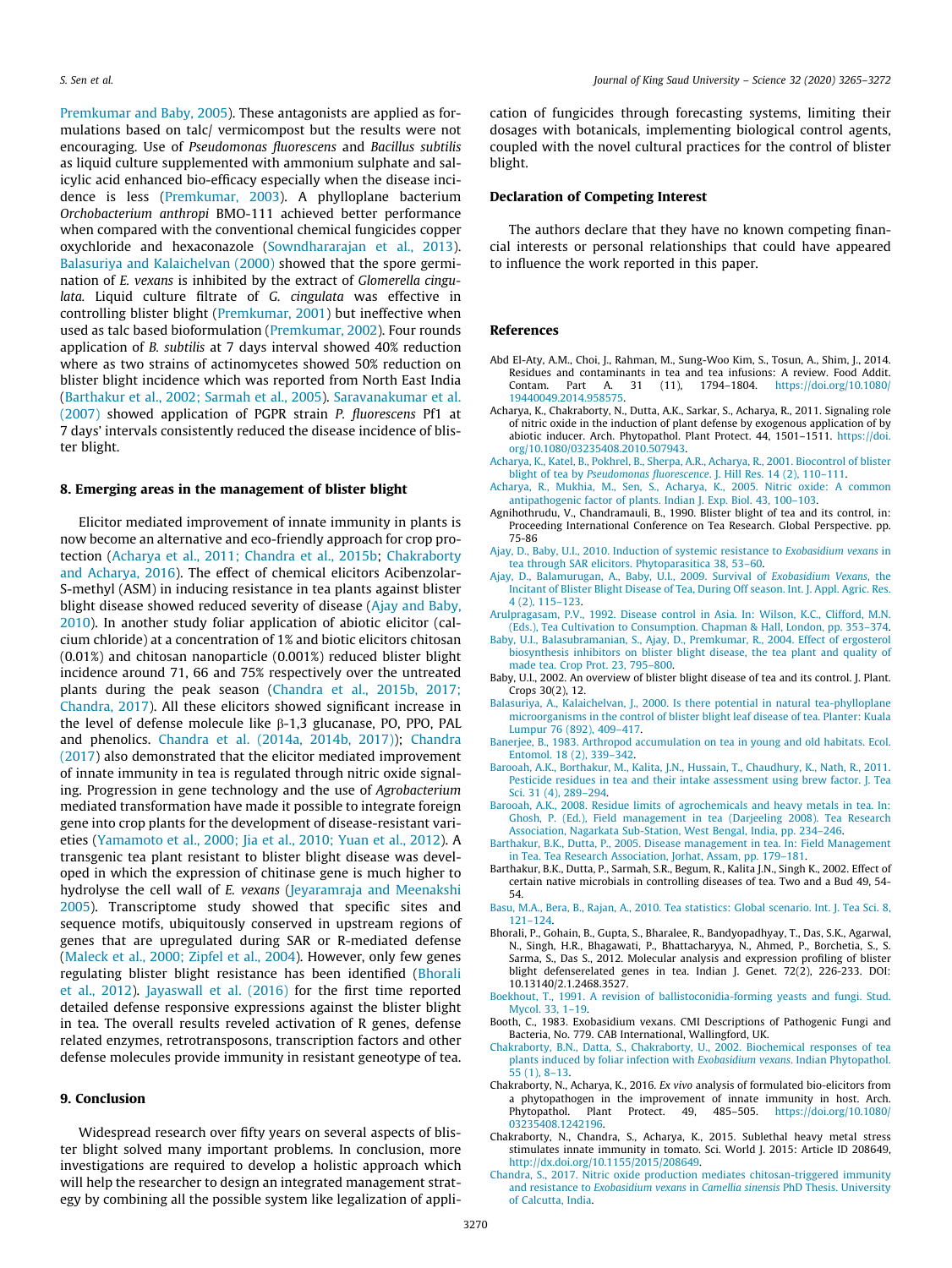- Chandra, S., Chakraborty, N., Acharya, R., Chakraborty, A., Rai, R., Bera, B., Acharya, K., 2012. Nitric oxide functions in tea plant disease resistance response, in: International Symposium on ''Emerging Trends in Free Radicals. In: Antioxidants and nutraceuticals on Health, Disease and Radiation Biology. University of Calcutta, West Bengal, India, p. 211.
- Chandra, S., Chakraborty, N., Chakraborty, A., Rai, R., Bera, B., Acharya, K., 2014a. Abiotic elicitor mediated improvement of innate immunity in *Camellia sinensis*. J. Plant Growth Regul. 33, 849-859. https://doi.org/10.1007/s00344-014-9436-
- Chandra, S., Chakraborty, N., Chakraborty, A., Rai, R., Bera, B., Acharya, K., 2014b. Induction of defense response against blister blight by calcium chloride in tea. Arch. Phytopathol. Plant Protect. 47, 2400–2409. https://doi.org/10.1080/ 03235408.2014.880555.
- Chandra, S., Chakraborty, N., Dasgupta, A., Sarkar, J., Panda, K., Acharya, K., 2015a. Chitosan nanoparticles: a positive modulator of innate immune responses in plants. Sci. Reporter 5, 15195. https://doi.org/10.1038/srep15195.
- Chandra, S., Chakraborty, N., Panda, K., Acharya, K., 2017. Chitosan induced immunity in *Camellia sinensis* (L.) O. Kuntze against blister blight disease is mediated by nitric oxide. Plant Physiol. Biochem. 115, 298–307. https://doi.org/ 10.1016/j.plaphy.2017.04.008.
- Chandra, S., Panda, K., Acharya, K., 2015b. Chitosan nanoparticles: A new tool for sustainable organic cultivation. In: National seminar entitled ''New Horizons in Biotechnology". Haldia Institute of Technology, Haldia, West Bengal, India, p. 25.
- Chandramouli, B., 1992a. Studies on the blister blight (*Exobasidium vexans* Massee, Hymenomycetes, Exobasidiales) disease affecting tea in southern India PhD Thesis. Bharathiar University, Coimbatore, India.
- Chandramouli, B., 1992b. Blister blight control New recommendations. UPASI Handbook of Tea Culture, Section 13, 1–5.
- Chandramouli, B., Premkumar, R., 1995. Hexaconazole a novel fungicide in tea blister management. UPASI Tea Scientific Department Bullet. 48, 59–66.
- Chandramouli, B., Premkumar, R., 1997. Comparative evaluation of fungicide spray schedules against blister blight (*Exobasidium vexans* Massee) disease of tea. Pestology 11, 19–21.
- de Jong, P., 1954. Report of the Chief Scientific Officer, II. Research and Advisory. Ann. Report UPASI Scientific Department Bullet. 54, 4–7.
- de Silva, R.L., Murugiah, S., Saravapavan, T.V., 1997. Losses of tea crops caused by *Exobasidium vexans*. Tea Quart. 43, 140–146.
- de Weille, G.A., 1959. The adaptation of tea cultivation to the occurrence of tea blister blight. Arch. Tea Cult. 20, 161–192.
- de Weille, G.A., 1960. Blister blight *Exobasidium vexans* in tea and its relationship with environmental conditions. Neth. J. Agri. Sci. 8 (3), 183–210.
- Eden, T., 1947. The effects of hand plucking with special reference to blister blight. Tea Quarterly 19, 105–109.
- Gadd, C.H., Loos, C.A., 1950. Further observations on the spore growth of *Exobasidium vexans*. Trans. Brit. Mycol. Soc. 33, 19–21.
- Goldman, G.H., Hayes, C., Harman, G.E., 1994. Molecular and cellular biology of biocontrol Trichoderma spp. Trends Biotechnol. 12, 478–482.
- Gulati, A., Gulati, A., Ravindranath, S.D., Chakrabarty, D.N., 1993. Economic yield losses caused by Exobasidium vexans in tea plantations. Indian Phytopathol. 46, 155–159.
- Gurusubramanian, G., Rahman, A., Sarmah, M., Ray, S., Bora, S., 2008. Pesticide usage pattern in tea ecosystem, their retrospects and alternative measures. J. Environ. Biol. 29 (6), 813–826.
- Hazarika, L.K., Bhuyan, M., Hazarika, B.N., 2009. Insect pest of tea and their management. Annu. Rev. Entomol. 54, 267–284.
- Homberg, K., 1953. Observations on climate in relation to the control of *Exobasidium vexans* Massee. Bergculture 22, 345–353.
- Hudson, J.B., Muraleedharan, N., 1998. Impact of cultural operations on blister blight control. Planters' Chronicle 93 (8), 360–361.
- Huysmans, C.P., 1952. Bestrijding van blister blight (*Exobasidium vexans*) in thee op. Sumatra. Bergcultures 21, 419–464.
- Jayaraman, V., Venkataram, C.S., 1959. Control of blister blight of tea in southern India. Ann. Rep. UPASI Sci. Dep. Tea Sect. 59, 28–35. Jayaswall, K., Mahajan, P., Singh, G., Parmar, R., Seth, R., Raina, A., Swarnkar, M.K.,
- Singh, A.K., Shankar, R., Sharma, R.K., 2016. Transcriptome analysis reveals candidate genes involved in blister blight defense in tea (*Camellia sinensis* (L)
- Kuntze). Sci. Rep. 6, 30412. https://doi.org/10.1038/srep30412. Jeyaramraja, P.R., Meenakshi, S., 2005. Agrobacterium tumefaciens mediated transformation of embryogenic tissues of tea (Camellia sinensis (L.) O. Kuntze). Plant Mol. Biol. Report. 23, 299a–299i.
- Jeyaramraja, P.R., Pius, P.K., Manian, S., Meenakshi, S.N., 2010. Role of physical barriers and chitinase in conferring blister blight resistance to *Camellia sinensis* (L.) O. Kuntze. Res. J. Parasitol. 5, 166–173.
- Jia, Z., Gou, J., Sun, Y., Yuan, L., Tang, Q., Yang, X., Pei, Y., Luo, K., 2010. Enhanced resistance to fungal pathogens in transgenic *Populus tomentosa* Carr. by overexpression of an nsLTP-like antimicrobial protein gene from motherwort (*Leonurus japonicus*). Tree Physiol. 30, 1599–1605.
- Kachhawa, D., Kumawat, K., 2018. *Oligonychus coffeae*: Red spider mite of tea: A review. J. Entomol. Zool. Stud. 6 (3), 519–524.
- Kerr, A., de Silva, R.L., 1968. Epidemiology of tea blister blight Exobasidium vexans Massee. Symp. 1st International Congress in Plant Pathology, London.
- Kerr, A., Rodrige, W.R.F., 1967. Epidemiology of tea blister blight *Exobasidium vexans* Massee III spore deposition and disease prediction. Trans. Brit. Mycol. Soc. 50, 49–55.
- Kerr, A., Rodrigo, W.R.F., 1967. Epidemiology of tea blister blight (*Exobasidium vexans*). IV Disease forecasting. Trans. Brit. Mycol. Soc. 50, 609–614.
- Kerr, A., Shanmuganathan, N., 1966. Epidemiology of tea blister blight *Exobasidium vexans* Massee II. The diurnal and seasonal periodicity of spores in air over a tea estate. The Tea Quarterly 37, 175.
- Lujaerajumnean, S., Tummakate, A., 1987. Rok blister blight khong cha. Khaosan Rok Phut 7, 113–116.
- Maleck, K., Levine, A., Eulgem, T., Morgan, A., Schmid, J., Lawton, K.A., Dangl, J.L., Dietrich, R.A., 2000. The transcriptome of arabidopsis thaliana during systemic acquired resistance. Nat. Genet. 26 (4), 403–410. https://doi.org/10.1038/ 82521.
- Mann, H., 1906. Blister blight of tea. Bullet. Indian Tea Assoc. 3, 1–13.
- Massee, G., 1898. Tea Blight. Kew Bullet. 1898, 113–136.
- McRae, W., 1910. A Report on the outbreak of blister blight of tea inDarjeeling District. Bullet. Agric. Res. Inst. Pusa 18, 1–20.
- Mur, L.A.J., Hauck, B., Winters, A., Heald, J., Lloyd, A.J., Chakraborty, U., Chakraborty, B.N., 2015. The development of tea blister caused by *Exobasidium vexans* in tea (*Camellia sinensis*) correlates with the reduced accumulation of some antimicrobial metabolites and the defence signals salicylic and jasmonic acids. Plant Pathol. 64, 1471–1483. https://doi.org/10.1111/ppa.12364.
- Muraleedharan, N., Chen, Z.M., 1997. Pests and diseases of tea and their managements. J. Plant. Crops 25 (1), 15–43.
- Petch, T., 1923. The Diseases of the Tea Bush. Macmillan, London, UK, p. 220. Premkumar, R., 2001. Report of the plant pathology division. Annual Report of UPASI Tea Research Foundation pp. 32-33.
- Premkumar, R., 2002. Report of the plant pathology division. Annual Report of UPASI Tea Research Foundation pp. 35-36.
- Premkumar, R., 2003. Report of the plant pathology division. Annual Report of UPASI Tea Research Foundation pp. 38-39
- Premkumar, R., Baby, U.I., 2005. Blister blight control A review of current recommendations. Planters' Chronicle 101 (5), 26–36.
- Premkumar, R., Ponmurugan, P., Manian, S., 2008. Growth and photosynthetic and biochemical responses of tea cultivars to blister blight infection. Photosynthetica 46 (1), 135–138. https://doi.org/10.1007/s11099-008-0021-0.
- Punyasiri, P.A., Abeysinghe, S.B., Kumar, V., 2005. Preformed and induced chemical resistance of tea leaf against *Exobasidium vexans* infection. J. Chem. Ecol. 31, 1315–1324. https://doi.org/10.1007/s10886-005-5288-z.
- Punyasiri, P.A.N., Abeysinghe, I.S.B., Kumar, V., 2001. Chemical and biochemical basis of the resistance and susceptibility of Sri Lankan tea cultivars to blister blight leaf disease *(Exobasidium vexans*). In: in: Proceedings of International Symposium on Tea Culture, pp. 94–97.
- Punyasiri, P.A.N., Abeysinghe, I.S.B., Kumar, V., Trutter, D., Duy, D., Gosch, C., Martens, S., Forkmann, G., Fischer, T.C., 2004. Flavonoid biosynthesis in the tea plant *Camellia sinensis:* Properties of enzymes of the prominent epicatechin and catechin pathways. Arch. Biochem. Biophys. 431, 22–30. https://doi.org/ 10.1016/j.abb.2004.08.003.
- Radhakrishnan, B., Baby, U.I., 2004. Economic threshold level for blisterblight of tea. Indian Phytopathol. 57, 195–196.
- Rajalakshmi, M., Ramarethinam, S., 2000. The role of *Exobasidium vexans* Massee in flavonoid synthesis by *Camellia assamica* Shneider. J. Plant. Crops 28, 19–29.
- Reitsma, J., van Emden, J.H., 1949. De bladpokkenziekte can de thee in Indonesia. Arch. Voor Thee Cult. 17, 71–76.
- Reitsma, J., van Emden, J.H., 1950. De bladgallenziekte van de thee in Indonesia. Arch. Tea Cult. 17, 71–76.
- Sanjay, R., Ponmurugan, P., Baby, U.I., 2008. Evaluation of fungicides and biocontrol
- agents against grey blight disease of tea in the field. Crop Prot. 27, 689–694. Saravanakumar, D., Vijayakumar, C., Kumar, N., Samiyappan, R., 2007. PGPRinduced defense responses in the tea plant against blister blight disease. Crop Prot. 26, 556–565.
- Sarmah, S.R., Dutta, P., Begum, R., Tanti, A.J., Phukan, I., Debnath, S., Barthakur, B.K., 2005. Microbial bioagents for controlling diseases of tea. Proc. Int. Tea Sympos., 767–775
- Satyanarayana, G., Sarkar, S.K., Baruah, G.C.S., Baruah, K.C., Chakravorty, P.C., 1974. Blister blight of tea and its control. Two Bud 21 (11), 1–2.
- Shimizu, M., Kubota, M., Tanaka, T., Moriwaki, H., 2012. Nutraceutical approach for preventing obesity-related colorectal and liver carcinogenesis. Int. J. Mol. Sci. 13 (1), 579–595.
- Sowndhararajan, K., Marimuthu, S., Manianl, S., 2013. Biocontrol potential of phylloplane bacterium *Ochrobactrum anthropi* BMO-111 against blister blight disease of tea. J. Appl. Microbiol. 114, 209–218. https://doi.org/ 10.1111/jam.12026. Epub 2012 Oct 29.
- Subba Rao, M.K., 1946. Blister blight of tea in South India. Paper No. 4: United Planters' Association of Southern India. Coonoor, India.

Sugha, S.K., 1997. Perpetuation and seasonal build-up of *Exobasidium vexans*, causal agent of blister blight of tea in Himachal Pradesh. Trop. Sci. 37, 123–128.

- Sugha, S.K., Singh, B.M., 1990. Comparative efficacy of fungicides against blister blight of tea (*Exobasidium vexans* Massee). Indian J. Mycol. Plant Pathol. 20, 211– 219.
- Tea Board of India, 2019. Annual Bulletin of Statistics (September 2019), International Tea Committee Retrieved from http://www.teaboard.gov.in/pdf/ Global\_tea\_statistics\_pdf4619.pdf, .
- Tubb, F.R., 1947. Control of blister blight of tea. A leaf disease of tea new to Ceylon. Tea Quart 19, 43.
- Venkataram, C.S., 1968. Report of plant pathologist. Ann. Report UPASI Scientific Depart. Tea Sci., 16–28
- Venkataram, C.S., Chandramouli, B., 1976. Systemic fungicides for integrated blister blight control. UPASI Tea Sci. Depart. Bullet. 33, 70–87.